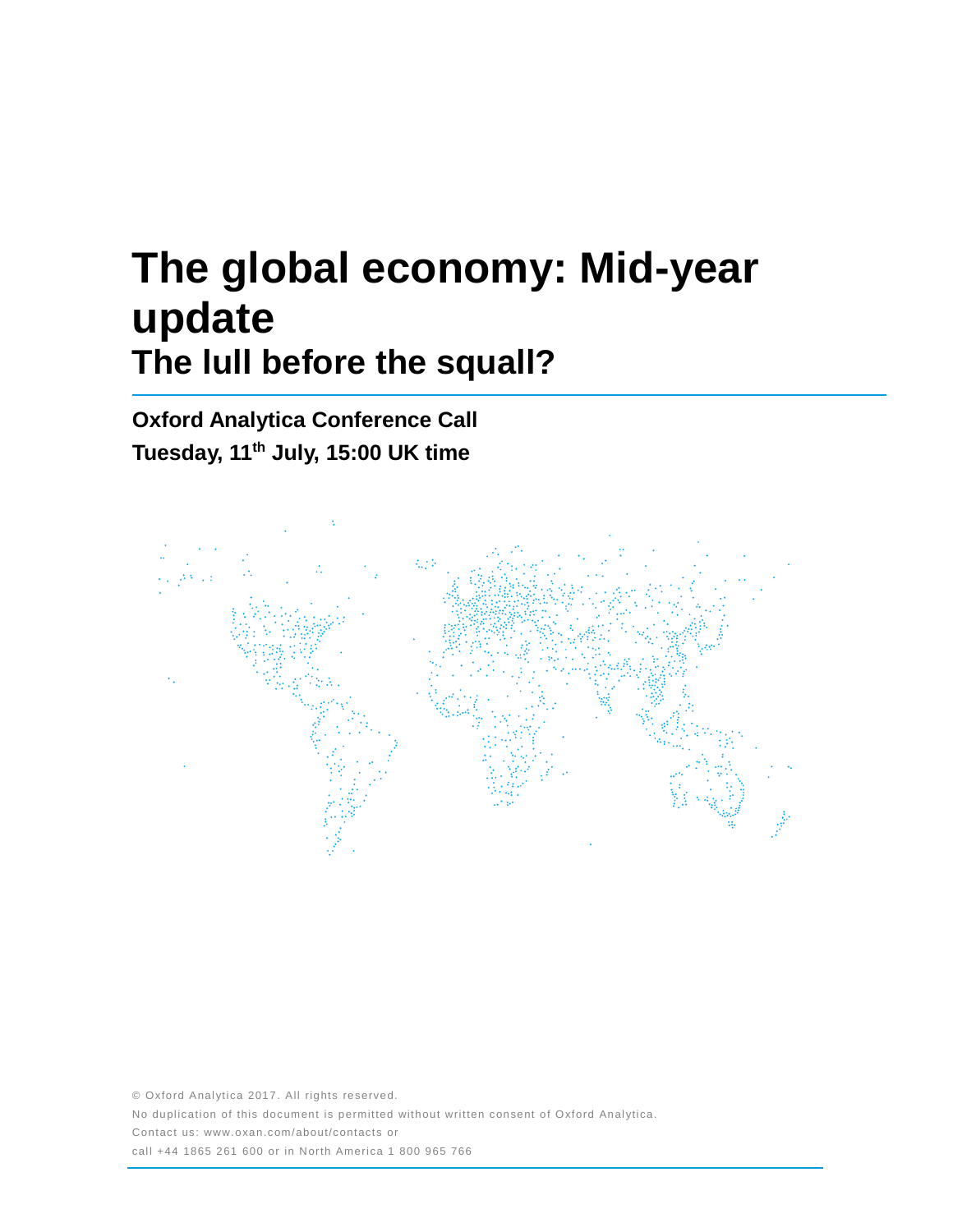

## **The global economy: Mid-year update The lull before the squall?**

Global politics are uncertain and volatile. Financial markets, by contrast, seems remarkably tranquil. Deceptively so?

Over the past year global economic growth has steadily recovered. Meanwhile, world trade is picking up and commodity prices have stabilized. Unemployment rates have fallen towards pre-2008 financial crisis levels and inflation rates have edged closer to central bank targets.

But while near-term prospects are promising, there are risks in the medium term. Beyond the political ones, there is a possible rise in inflation; debt weighs increasingly on consumption and investment and, in places, is intensifying the stress on the financial system; and, perhaps most serious of all, a rise in protectionism.

In the background continues to lurk low productivity growth, unusually limited room for policy manoeuvre and the ever-present shadow of disruptive technological change.

How should policymakers, markets and investors position themselves in this environment? Can national governments buffeted by strong political forces rebalance policy towards structural reforms, redeploy fiscal policy to relieve overburdend monetary policy and take a multilateral approach to areas of common challenges like protectionism and regulation?

Or will the newly emerging forces of economic nationalism and political populism become more permanent features of markets and economies.

Join us on Tuesday, July 11 to take the temperature of the global economy and to put your questions on its outlook to three of Oxford Analytica's expert advisors.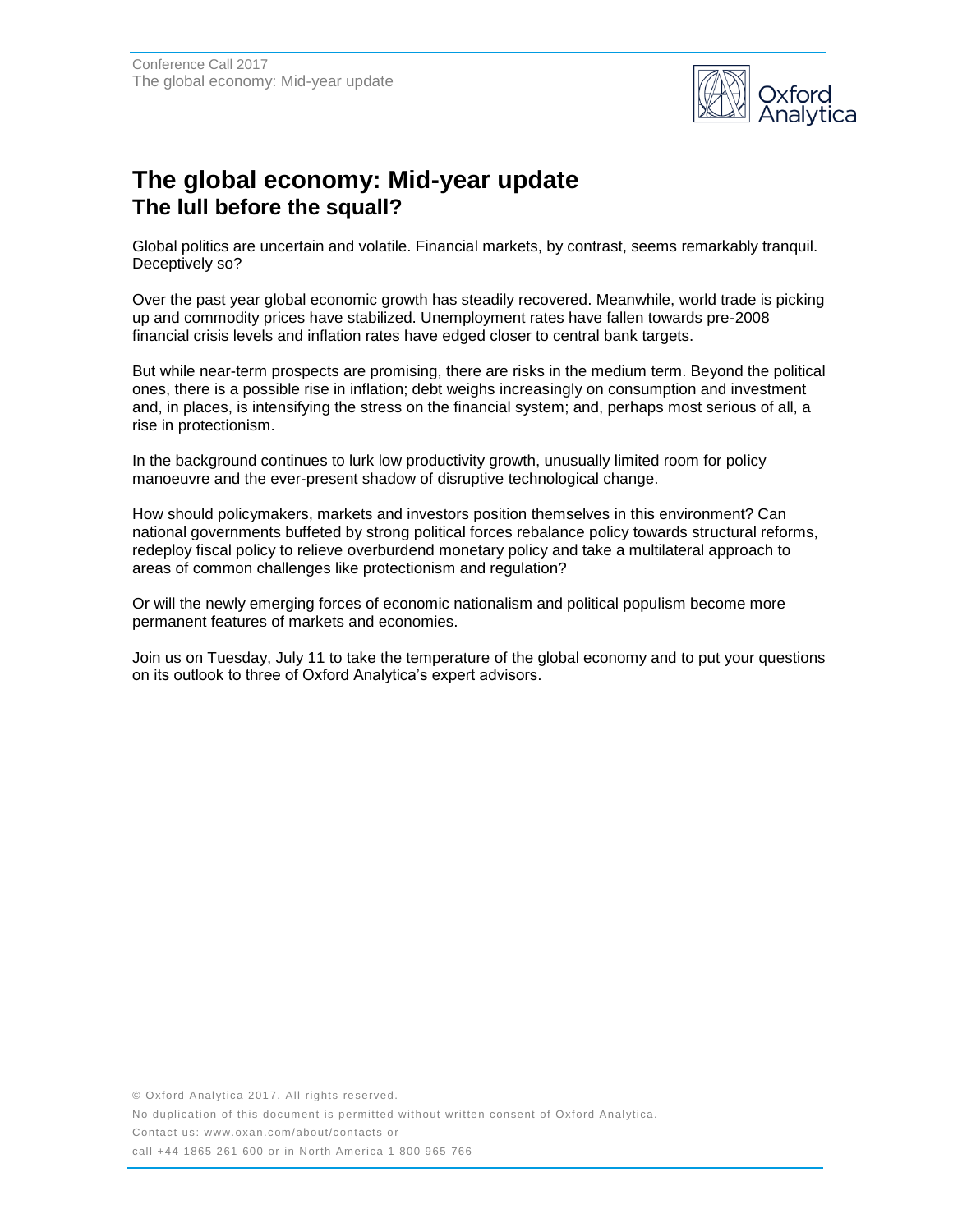

## **Chair**

## **Paul Maidment, Director of Analysis and Managing Editor, Oxford Analytica**

Paul Maidment joined Oxford Analytica in December 2014 as the Director of Analysis and Managing Editor of the Oxford Analytica Daily Brief.

He is an award-wining journalist who founded the New York-based digital editorial consultancy Bystander Media in 2010. A pioneer in combining digital and print journalism, he was previously Editor of [Forbes.com](http://forbes.com/) and Executive Editor of Forbes, transforming a magazine website into the leading online destination for business, finance and up-scale lifestyle. Before joining Forbes in 2001, Paul was the founding Editor of the Financial Times' award-winning web site [FT.com](http://ft.com/) and Assistant Editor of the newspaper. His early career as an editor and foreign correspondent encompassed The Economist, the Asian Wall Street Journal and the BBC in the U.K. the U.S. and Asia — a depth of journalistic experience and breadth of media that gives him a unique perspective on the changes transforming publishing and the world economy. Paul was inducted into the Digital Hall of Fame in New York in 2010.

## **Panellists**

### **Vanessa Rossi, Advisor, Oxford Analytica**

Advisor in global economics and finance in Oxford Analytica; formerly Senior Research Fellow at the Royal Institute of International Affairs, Chatham House. Vanessa Rossi has extensive experience within private, government and academic sectors including the European Commission and senior roles with consulting groups in the UK and Germany. Her previous positions include the Research Director for Swiss Bank Corporation, London, and Director of International Economics, Oxford Economics; also graduate researcher at Princeton University and extensive range of publications and media work.

### **Valpy FitzGerald, Region Head, University of Oxford**

Has conducted advisory work for various international agencies, including the OECD, the UN Conference on Trade and Development and UNICEF. Research interests include financial and trade linkages between industrial and developing countries, macroeconomics of Latin America, conflict and reconstruction, and the history of economic thought.

### **Chris LeFevre, Senior Visiting Research Fellow, Oxford Institute for Energy Studies**

Independent energy consultant with extensive experience as an executive and non-executive director in the energy and utility sectors in the UK and internationally and a contributor to Oxford Analytica. He has extensive experience of energy issues, including strategic business development, regulation, contract negotiations, financial and economic appraisal, mergers and acquisitions and corporate communications. Key achievements of his career thus far include the establishment of a successful independent energy consulting business serving a range of clients throughout Europe. Recent projects include LNG terminal and gas storage studies, UK and continental gas market studies for project principals and lenders, advice to European gas companies on liberalisation, gas contracts and business development, assistance on energy sector due diligence for buyers, executive training and analysis of energy retail issues.